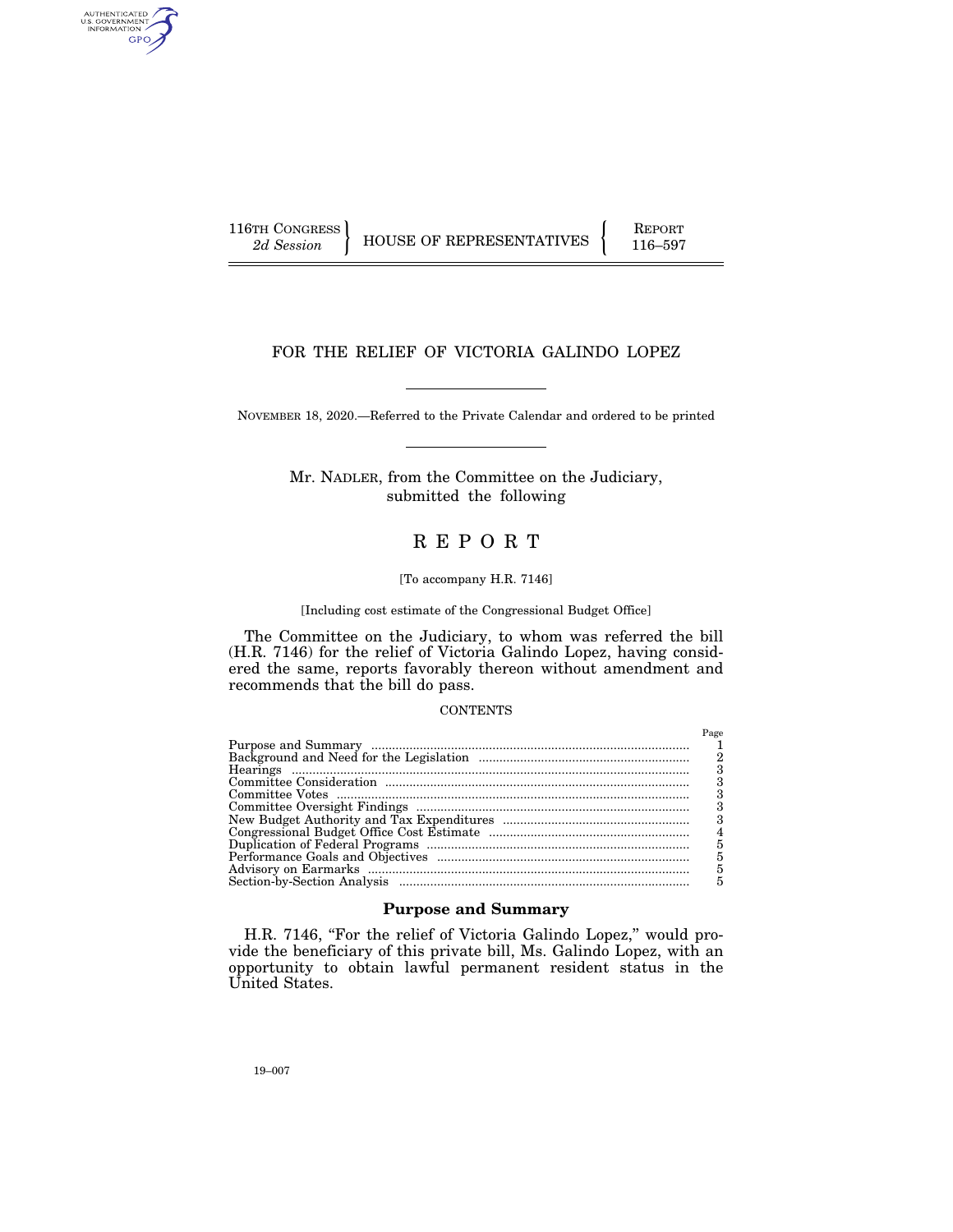#### **Background and Need for the Legislation**

#### A. IMMIGRATION BACKGROUND

Victoria Galindo Lopez entered the United States in 1988. She has left only twice since then, for short periods of time, reentering without inspection both times. She has three U.S. citizen children and a daughter who is a recipient of deferred action under the Deferred Action for Childhood Arrivals (DACA) program. In 2000, Ms. Galindo Lopez and her then husband (and father of two of her children) sought to regularize their immigration status but were placed into deportation proceedings and eventually ordered removed on August 18, 2005. Since August 2011, Ms. Galindo Lopez has been granted successive stays of removal, most recently on July 29, 2020 for a period of six-months.

## B. MEDICAL CONDITIONS

Ms. Galindo Lopez's youngest U.S. citizen daughter is an incest survivor; her father began to sexually assault her when she was just 9 years old while Ms. Galindo Lopez was working nights. Her daughter learned at an early age that she is not safe when her mother is not home, and at age 11, she made her first suicide attempt. Although she has been in treatment for depression for most of her young life, the root cause of her distress remained hidden until after her sixteenth suicide attempt at age 17 and a stay in a mental health facility. Immediately following this revelation, Ms. Galindo Lopez acted to protect her daughter and her other children. She filed criminal charges against her husband and filed for divorce, obtained a restraining order, and helped secure her husband's removal from the United States.

Ms. Galindo Lopez's daughter risks devastating health consequences if her mother is removed from this country. She has been diagnosed with depression, anxiety, Post-Traumatic Stress Disorder (PTSD), insomnia, and borderline personality disorder stemming from repeated sexual abuse by her father for half of her childhood. Ms. Galindo Lopez, who works as a housekeeper at a hotel in Ventura, California, is the primary breadwinner and pillar of support for her family. Her daughter is at grave risk of suicide if she is deprived of her mother's constant care. Ms. Galindo Lopez ensures that she stays current with her medications, attends therapy, and continues to work through the devastating consequences of the prolonged abuse from her father.

#### C. HOUSE PRECEDENT FOR CONSIDERATION OF PRIVATE IMMIGRATION BILLS

In the modern era, Congress has passed numerous private bills where the extreme hardship that would result from the beneficiary's removal centers around medical issues. For example, in the 106th Congress, the House passed a private bill for Saeed Rezai, whose U.S. citizen wife was stricken with multiple sclerosis.1 Medical professionals indicated that her condition would likely deteriorate rapidly from the severe stress resulting from her husband's removal.

<sup>1</sup>*See* H.R. Rep. No. 106–905 (2000); *See also* H.R. 5266, 106th Cong. (2000).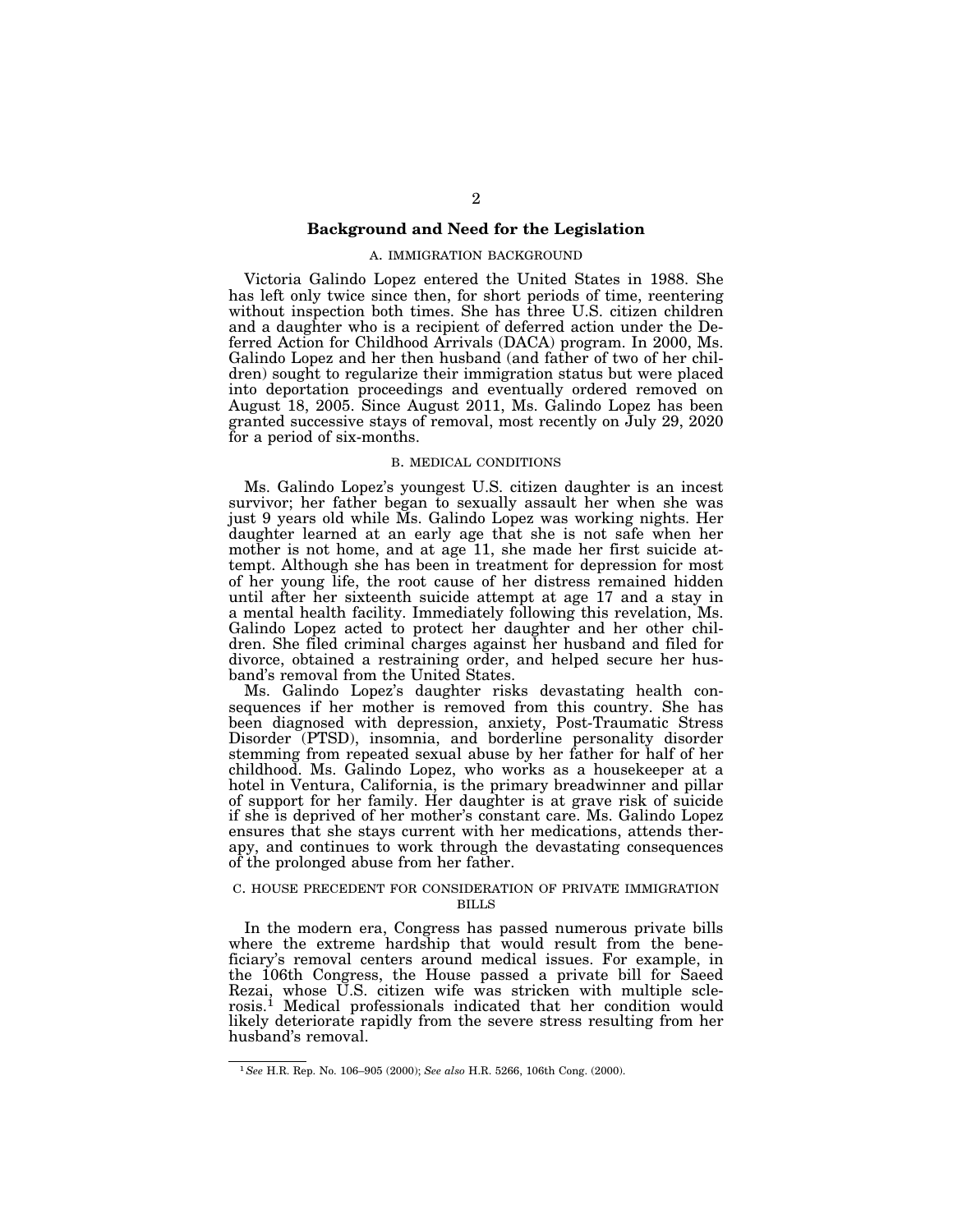Also in the 106th Congress, the House passed a private bill for Marina Khalina and her son Albert Kifakov, the latter of whom had cerebral palsy and would require lifelong medical treatment,<sup>2</sup> as well as a bill for the relief of Jacqueline Salinas—who was paralyzed from the waist down—and her children, one of whom was afflicted with bone cancer.<sup>3</sup> In the 104th Congress, the House passed a private bill for Oscar Salas-Velazquez, whose U.S. citizen child and wife were carriers of an antigen that predisposes them to developing Reiter's syndrome—a severe, disabling, incurable arthritic disease which can be triggered by an intestinal infection from organisms widespread in Mexico.4

Like Mr. Rezai's U.S. citizen wife, the removal of Ms. Galindo Lopez from the United States would cause unbearable stress for her U.S. citizen daughter, resulting in the rapid deterioration of the medical conditions that resulted from the horrific abuse she endured at the hands of her father. As this case is truly a matter of life and death, the Committee has determined that H.R. 7146 meets the existing medical condition precedent. It is not the Committee's intent that this legislation serve as precedent for other private legislation where the hardship resulting from the beneficiary's removal centers solely around an individual's mental stability or emotional difficulties.

#### **Hearings**

The Committee on the Judiciary held no hearings on H.R. 7146.

#### **Committee Consideration**

On September 9, 2020, the Committee met in open session and ordered the bill, H.R. 7146, favorably reported without amendment, by a voice vote, a quorum being present.

## **Committee Votes**

In compliance with clause 3(b) of rule XIII of the Rules of the House of Representatives, the Committee advises that there were no recorded votes during the Committee's consideration of H.R. 7146.

## **Committee Oversight Findings**

In compliance with clause  $3(c)(1)$  of rule XIII of the Rules of the House of Representatives, the Committee advises that the findings and recommendations of the Committee, based on oversight activities under clause 2(b)(1) of rule X of the Rules of the House of Representatives, are incorporated in the descriptive portions of this report.

## **New Budget Authority and Tax Expenditures**

Clause  $3(c)(2)$  of rule XIII of the Rules of the House of Representatives is inapplicable because this legislation does not provide new budgetary authority or increased tax expenditures.

 $^2\,See$  H.R. Rep. No. 106–956 (2000); See also S. 150, 106th Cong. (1999).  $^3\,See$  H.R. Rep. No. 106–962 (2000); See also S. 1513, 106th Cong. (1999).  $^4\,See$  H.R. Rep. No. 104–810 (1996); See also H.R. 1031, 104th Cong.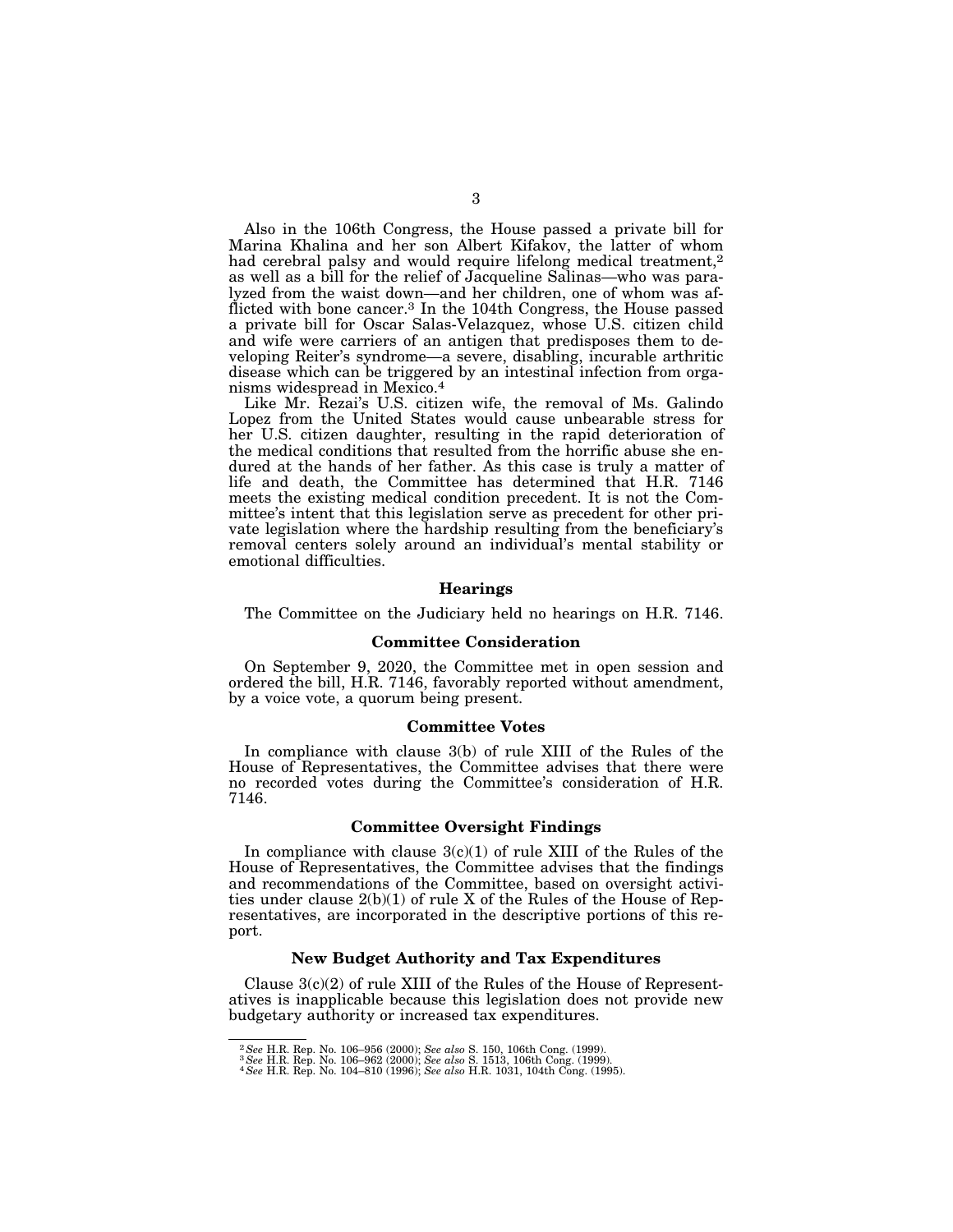## **Congressional Budget Office Cost Estimate**

In compliance with clause  $3(c)(3)$  of rule XIII of the Rules of the House of Representatives, the Committee sets forth, with respect to the bill, H.R. 7146, the following estimate and comparison prepared by the Director of the Congressional Budget Office under section 402 of the Congressional Budget Act of 1974:

> U.S. CONGRESS, CONGRESSIONAL BUDGET OFFICE, *Washington, DC, September 22, 2020.*

Hon. JERROLD NADLER, *Chairman, Committee on the Judiciary,* 

*House of Representatives, Washington, DC.* 

DEAR MR. CHAIRMAN: The Congressional Budget Office has prepared the enclosed cost estimate for these four bills:

• H.R. 631, For the relief of Arpita Kurdekar, Girish Kurdekar, and Vandana Kurdekar;

• H.R. 4225, For the relief of Maria Isabel Bueso Barrera, Alberto Bueso Mendoza, and Karla Maria Barrera De Bueso; • H.R. 7146, For the relief of Victoria Galindo Lopez; and

• H.R. 7572, For the relief of Median El-Moustrah.

If you wish further details on this estimate, we will be pleased to provide them. The CBO staff contact is David Rafferty. Sincerely,

> PHILLIP L. SWAGEL, *Director.*

Enclosure.

cc: Honorable Doug Collins Ranking Member

| By Fiscal Year, Millions of Dollars                                                                  | 2020          | 2020-2025                                                               | 2020-2030     |
|------------------------------------------------------------------------------------------------------|---------------|-------------------------------------------------------------------------|---------------|
| Direct Spending (Outlays)                                                                            |               |                                                                         |               |
| Revenues                                                                                             |               |                                                                         |               |
| Increase or Decrease (-)<br>in the Deficit                                                           |               |                                                                         |               |
| <b>Spending Subject to</b><br><b>Appropriation (Outlays)</b>                                         |               | o                                                                       | not estimated |
| Statutory pay-as-you-go<br>procedures apply?                                                         | Yes           | <b>Mandate Effects</b>                                                  |               |
| Increases on-budget deficits in any<br>of the four consecutive 10-year<br>periods beginning in 2031? | < \$5 billion | Contains intergovernmental mandate?<br>Contains private-sector mandate? | No<br>No.     |

On September 9, 2020, the House Committee on the Judiciary ordered reported four bills that would allow the people named in each bill to become lawful permanent residents:

• H.R. 631, For the relief of Arpita Kurdekar, Girish Kurdekar, and Vandana Kurdekar;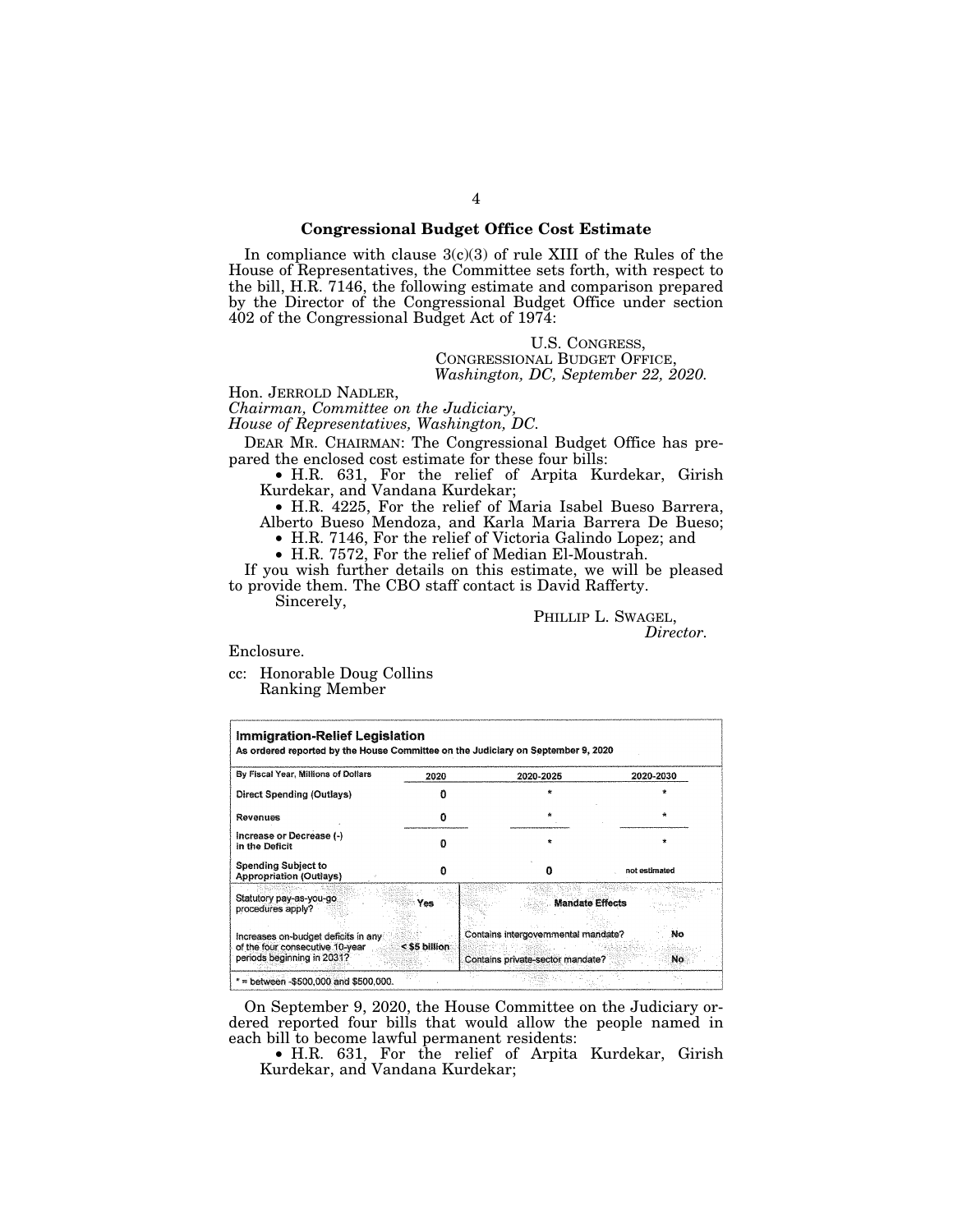• H.R. 4225, For the relief of Maria Isabel Bueso Barrera, Alberto Bueso Mendoza, and Karla Maria Barrera De Bueso;

• H.R. 7146, For the relief of Victoria Galindo Lopez; and

• H.R. 7572, For the relief of Median El-Moustrah.

Enacting each of those four bills could increase direct spending and reduce revenues because lawful permanent residents are eligible for certain federal benefits, such as Medicaid and premium tax credits for health insurance purchased through the marketplaces established by the Affordable Care Act, if they otherwise meet the eligibility requirements for those benefits. CBO estimates that those effects would not be significant because of the small number of people who would be affected by each bill.

The CBO staff contact for this estimate is David Rafferty. The estimate was reviewed by H. Samuel Papenfuss, Deputy Director of Budget Analysis.

## **Duplication of Federal Programs**

No provision of H.R. 7146 establishes or reauthorizes a program of the federal government known to be duplicative of another federal program, a program that was included in any report from the Government Accountability Office to Congress pursuant to section 21 of Public Law 111–139, or a program related to a program identified in the most recent Catalog of Federal Domestic Assistance.

#### **Performance Goals and Objectives**

The Committee states that pursuant to clause  $3(c)(4)$  of rule XIII of the Rules of the House of Representatives, H.R. 7146 would provide Victoria Galindo Lopez with an opportunity to obtain lawful permanent resident status in the United States.

#### **Advisory on Earmarks**

In accordance with clause 9 of rule XXI of the Rules of the House of Representatives, H.R. 7146 does not contain any congressional earmarks, limited tax benefits, or limited tariff benefits as defined in clause  $9(e)$ ,  $9(f)$ , or  $9(g)$  of rule XXI.

#### **Section-by-Section Analysis**

The following discussion describes the bill as reported by the Committee.

*Sec. 1. Permanent Resident Status for Victoria Galindo Lopez.*  Subsection (a) provides that Victoria Galindo Lopez shall be eligible for issuance of an immigrant visa or for adjustment of status to lawful permanent residence upon filing the appropriate application.

Subsection (b) provides that if Victoria Galindo Lopez enters the United States before the filing deadline specified in subsection (d), she shall be considered to have entered and remained lawfully and shall be eligible for adjustment of status as of the date of the enactment of this Act.

Subsection  $(c)(1)$  provides that Victoria Galindo Lopez may not be removed from the United States, denied admission, or considered ineligible for lawful permanent residence by reason of any ground of removal or inadmissibility that is reflected in the records of the